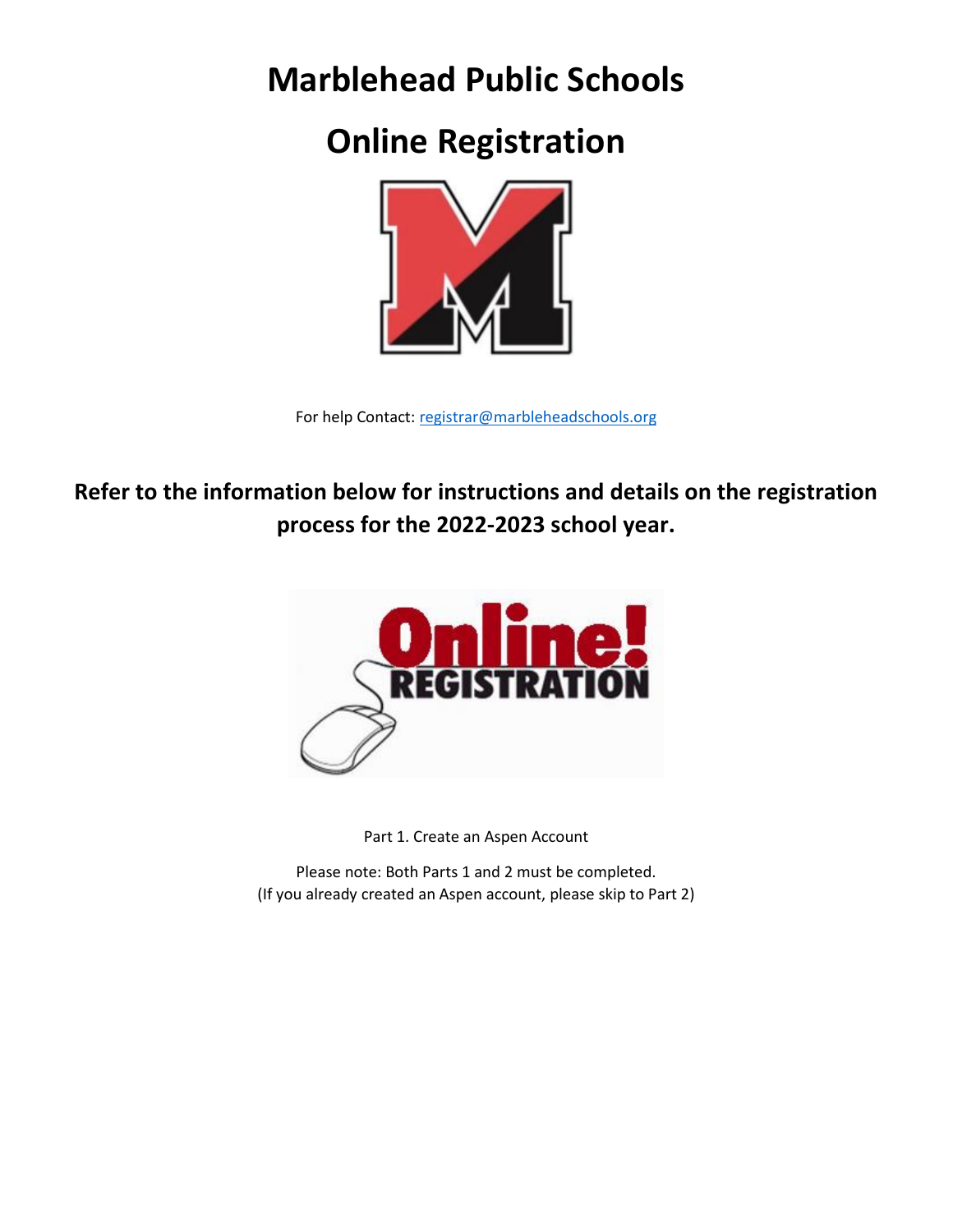## **Part 1. Register a New Student**

| <b>Follett Aspent</b>                                                                                                                                           |
|-----------------------------------------------------------------------------------------------------------------------------------------------------------------|
| <b>Marblehead Public Schools</b>                                                                                                                                |
| <b>Family Login ID</b>                                                                                                                                          |
| Request an account<br>Password                                                                                                                                  |
| Trouble logging in?<br>I forgot my password<br>D Log On                                                                                                         |
| This is a non-public portal and is<br>intended for authorized users only.<br>Protecting the privacy and security of<br>vour nersonal information is a priority. |

#### **1. Visit Aspen Website**

A. Open a web browser (Google Chrome, Safari)\*

B. Go to the ASPEN home page for Marblehead Public Schools:<https://ma-marblehead.myfollett.com/>

| <b>Account Type</b>                                                                                                                                                                                                                                                                |
|------------------------------------------------------------------------------------------------------------------------------------------------------------------------------------------------------------------------------------------------------------------------------------|
| Please choose one of the available account types below.                                                                                                                                                                                                                            |
| l<br>I am a parent new to the district<br>Choose this option if you are new to the district and the system doesn't contain any of your information.                                                                                                                                |
| ram a parent new to Aspen<br>Choose this option if you already have students enrolled in the system, but do not yet have an Aspen account.<br>I am a student new to Aspen<br>Choose this option if you are a student enrolled in the system, but do not yet have an Aspen account. |
| Click here to have the account validation email resent                                                                                                                                                                                                                             |
| Next Step<br><b>X</b> Close                                                                                                                                                                                                                                                        |

#### **2. Account Type**

A. Choose "I am a parent/guardian registering my child online"\*\*

B. Click "Next Step"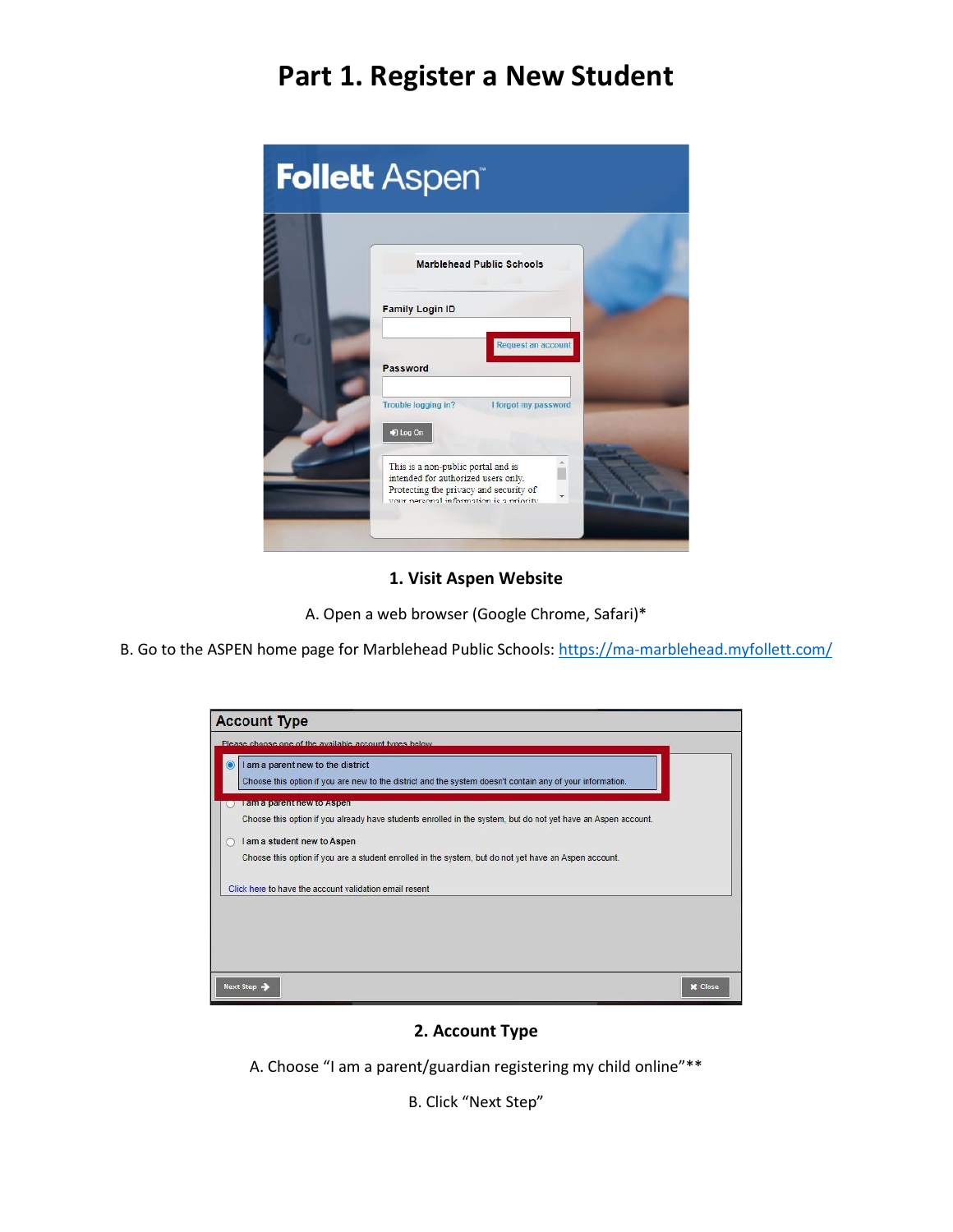| Please fill in the requested data below. |                               |
|------------------------------------------|-------------------------------|
| First name*                              | ſ                             |
| Last name*                               |                               |
| Address line 1*                          |                               |
| Address line 2                           |                               |
| City *                                   | Abington<br>$\checkmark$      |
| State/Province*                          | $AK \vee$                     |
| Postal code *                            |                               |
| Home Phone*                              |                               |
|                                          |                               |
|                                          |                               |
|                                          |                               |
| ← Previous Step                          | Next Step ><br><b>X</b> Close |

#### **3. Create Your Aspen Account**

A. Fill in the personal information screen

| B. Click "Next Step" |
|----------------------|
|                      |

| <b>Account Information</b>  |                                                         |  |  |  |  |  |
|-----------------------------|---------------------------------------------------------|--|--|--|--|--|
|                             | Please fill in your user account information below.     |  |  |  |  |  |
| Primary email *             |                                                         |  |  |  |  |  |
| Confirm email *             |                                                         |  |  |  |  |  |
| Password *                  | Requirements                                            |  |  |  |  |  |
| Confirm Password<br>$\star$ |                                                         |  |  |  |  |  |
| Security question *         | What are the last 4 digits of your SSN?<br>$\checkmark$ |  |  |  |  |  |
| Security answer*            |                                                         |  |  |  |  |  |
| Confirm answer*             |                                                         |  |  |  |  |  |
|                             |                                                         |  |  |  |  |  |
|                             |                                                         |  |  |  |  |  |
|                             |                                                         |  |  |  |  |  |
| Previous Step               | <b>Create My Account</b><br><b>X</b> Close              |  |  |  |  |  |

#### **4. Account Information**

a. Add your email and choose a password. Choose a security question and type in the answer.

b. Click "Create My Account"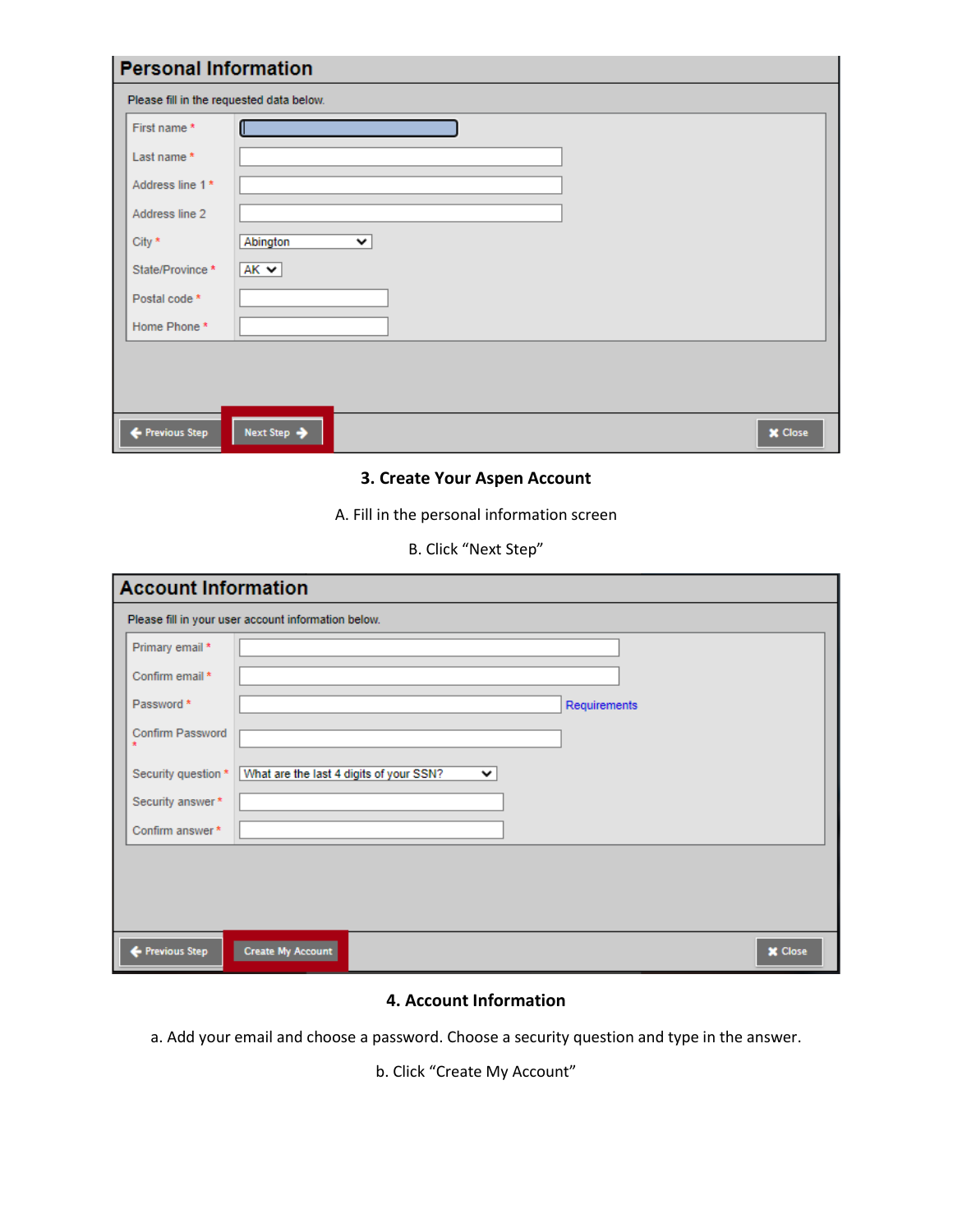### **Confirmation**

### Account request processed!

#### <u>Next step</u>

A verification email will be sent to the address you specified. Please click on the confirmation link in the email to verify your address. Once completed, your account information will be reviewed by an administrator. If a email when your account has been activated.

|  | <b>X</b> Close<br>_______ |
|--|---------------------------|
|  |                           |
|  |                           |
|  |                           |
|  |                           |
|  |                           |
|  |                           |

#### **5. Confirmation**

A message will appear confirming that the account request was processed. A verification email will be sent to the email address you provided. Be sure to check your spam folder if you don't see it right away.

| Welcome! Please verify your Aspen email<br>address Inbox x                                                                        |  |
|-----------------------------------------------------------------------------------------------------------------------------------|--|
| aspen-sysadmin@myfollett.com <aspen-s (0="" 9:44="" ago)<br="" am="" minutes="">to me =</aspen-s>                                 |  |
| Hi Test Student.                                                                                                                  |  |
| Thank you for requesting an Aspen account.                                                                                        |  |
| Your request was submitted using this email address. Please click here to verify your email<br>address and activate your account. |  |
| If you didn't request an Aspen account, please click here to cancel the request.                                                  |  |
| Thank you.<br>Aspen System Administrator                                                                                          |  |
| Forward<br>Reply                                                                                                                  |  |

#### **6. Verify Email and Activate Account**

A. Navigate to your email and locate the verification email from Aspen.

- B. Click on "Click Here" to verify your email address and activate your account.
	- C. Once verified accounts creation may take up to 30 minutes

#### **Continue to Part 2.**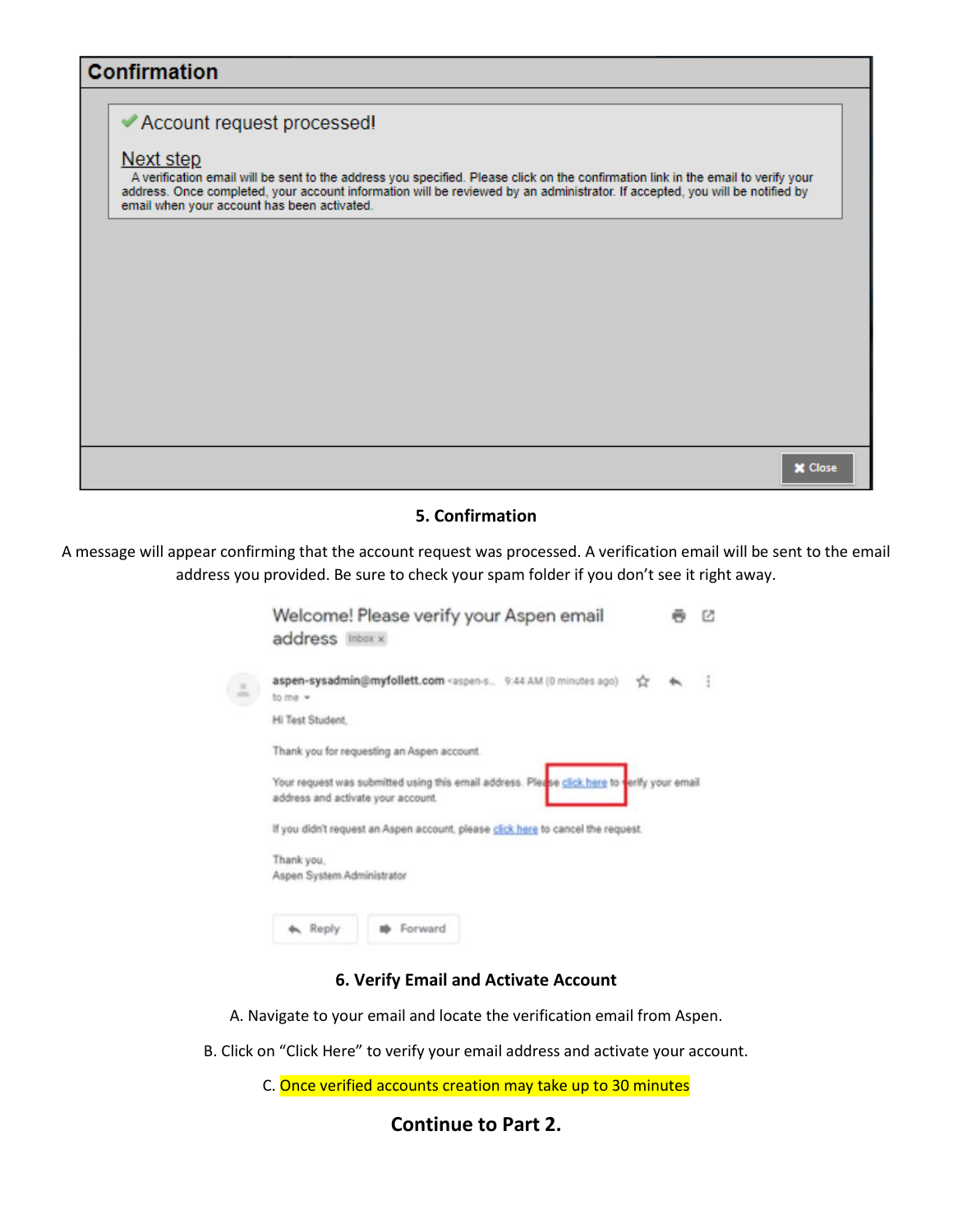## **Part 2. Register a New Student**

Please note: Both Parts 1 and 2 must be completed.

If you do not have an Aspen account, refer to Part 1 to create an account.

| <b>Follett Aspent</b> |                                                                                                                                                                                                                                                                                                                                                     |
|-----------------------|-----------------------------------------------------------------------------------------------------------------------------------------------------------------------------------------------------------------------------------------------------------------------------------------------------------------------------------------------------|
|                       | <b>Marblehead Public Schools</b><br><b>Family Login ID</b><br>Password<br>Trouble logging in?<br>I forgot my password<br>D Log On<br>Staff and Students Only - Login Here:<br>SSO<br>This is a non-public portal and is<br>intended for authorized users only.<br>Protecting the privacy and security of<br>your personal information is a priority |

**1. Log in to Your Account**

a. Navigate to the Aspen Portal Login<https://ma-marblehead.myfollett.com/>

b. Enter your login information. (The information you provided in part 1 for your username and password)

|                   |                          |              |                      |                      |                                                                                | Student, Test + 6+ Log Off |  |
|-------------------|--------------------------|--------------|----------------------|----------------------|--------------------------------------------------------------------------------|----------------------------|--|
| Pages             |                          |              |                      |                      |                                                                                |                            |  |
| 金                 | Banner                   |              |                      |                      |                                                                                |                            |  |
| Home              |                          |              |                      |                      |                                                                                |                            |  |
| Page<br>Directory |                          |              |                      |                      |                                                                                |                            |  |
|                   |                          |              |                      |                      |                                                                                |                            |  |
|                   | <b>Announcements</b>     |              |                      |                      |                                                                                |                            |  |
|                   | <b>Recent Activity</b>   |              |                      | Last 30 days v       |                                                                                |                            |  |
|                   | Search:                  |              |                      | Mattendance M Grades | Start a new New Student Registration                                           |                            |  |
|                   |                          |              |                      |                      | $+$ Initiate                                                                   |                            |  |
|                   |                          |              |                      |                      |                                                                                |                            |  |
|                   |                          |              |                      |                      | To Do                                                                          |                            |  |
|                   |                          |              |                      |                      | V Overdue Online Assignments V Tomorrow V Today Week View<br>No student found. |                            |  |
|                   |                          |              |                      |                      |                                                                                |                            |  |
|                   | <b>Published Reports</b> |              |                      |                      |                                                                                |                            |  |
|                   | Filename                 | DateUploaded | Creator              | Description          |                                                                                |                            |  |
|                   |                          |              | No published reports |                      |                                                                                |                            |  |
|                   | <b>Web Sites</b>         |              |                      | Edit                 |                                                                                |                            |  |
|                   |                          |              |                      |                      |                                                                                |                            |  |
|                   |                          |              |                      |                      |                                                                                |                            |  |
|                   |                          |              |                      |                      |                                                                                |                            |  |
|                   |                          |              |                      |                      |                                                                                |                            |  |
|                   |                          |              |                      |                      |                                                                                |                            |  |
|                   |                          |              |                      |                      |                                                                                |                            |  |

#### **2. Initiate New Student Registration**

Click on the "Initiate" button. This will start the new student registration process.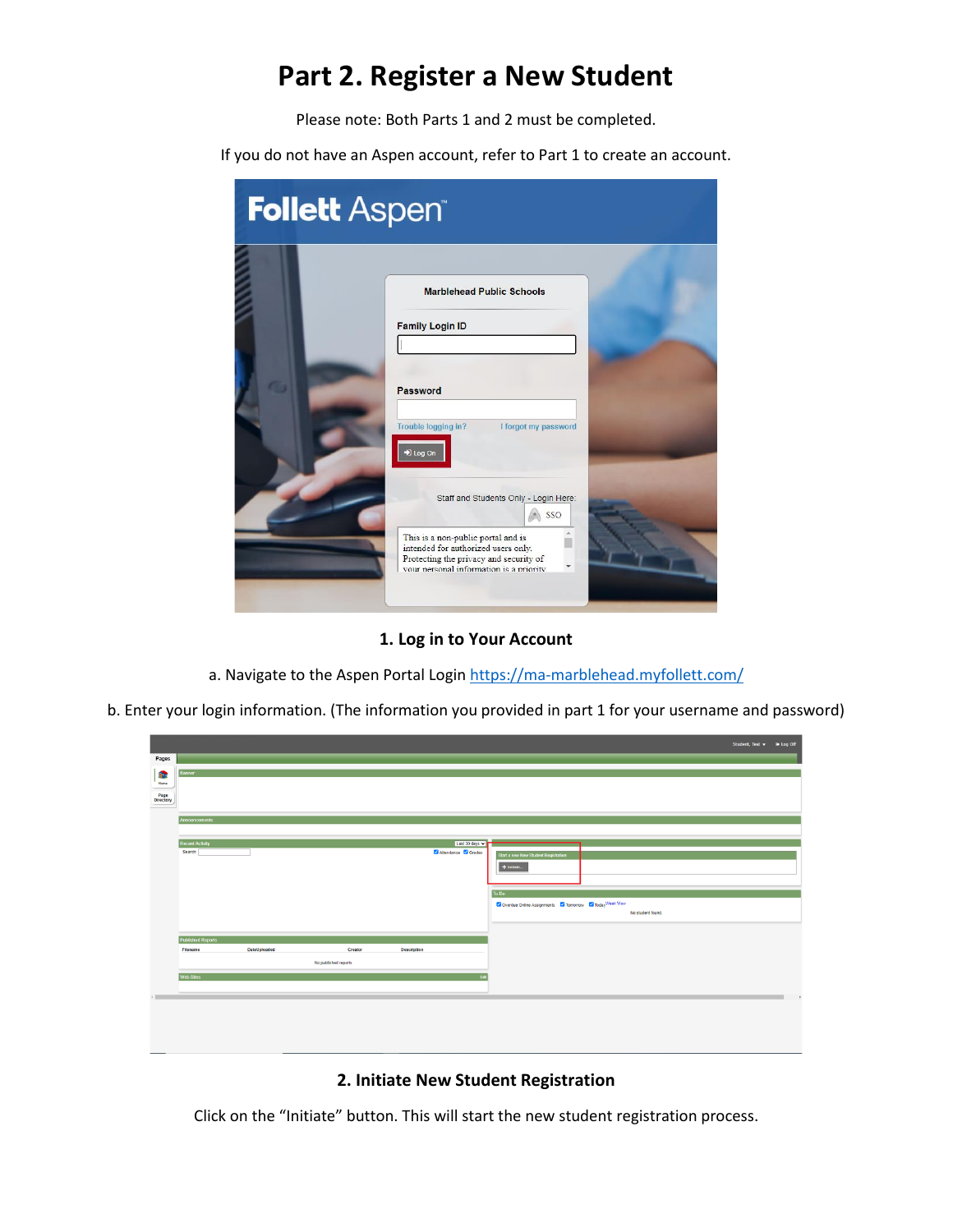| <b>Start</b>         | Student                                            | School               | Family/Contacts                                                                                                                                          | Additional<br>Info | Language | Health | <b>Services</b> | <b>Documents</b> | Submit                                                                                                                                                                                              |
|----------------------|----------------------------------------------------|----------------------|----------------------------------------------------------------------------------------------------------------------------------------------------------|--------------------|----------|--------|-----------------|------------------|-----------------------------------------------------------------------------------------------------------------------------------------------------------------------------------------------------|
| Instructions         |                                                    |                      |                                                                                                                                                          |                    |          |        |                 |                  |                                                                                                                                                                                                     |
|                      |                                                    |                      | Please complete each of the tabs, and then "Submit" when finished. If you need to stop and come back later, select "Save & Close".                       |                    |          |        |                 |                  |                                                                                                                                                                                                     |
|                      | <b>Personal Information Notice</b>                 |                      |                                                                                                                                                          |                    |          |        |                 |                  |                                                                                                                                                                                                     |
|                      | information should be directed to:                 |                      |                                                                                                                                                          |                    |          |        |                 |                  | The personal information collected will be used for education, administration, and statistical purposes of the District and/or Department of Education. Questions about this collection of personal |
|                      |                                                    |                      |                                                                                                                                                          |                    |          |        |                 |                  |                                                                                                                                                                                                     |
|                      |                                                    |                      |                                                                                                                                                          |                    |          |        |                 |                  |                                                                                                                                                                                                     |
|                      | <b>School Year Selection</b>                       |                      |                                                                                                                                                          |                    |          |        |                 |                  |                                                                                                                                                                                                     |
|                      | To begin registration, select a school year below: |                      |                                                                                                                                                          |                    |          |        |                 |                  |                                                                                                                                                                                                     |
| $\bigcirc$ 2020-2021 |                                                    |                      |                                                                                                                                                          |                    |          |        |                 |                  |                                                                                                                                                                                                     |
| ● 2021-2022          |                                                    |                      |                                                                                                                                                          |                    |          |        |                 |                  |                                                                                                                                                                                                     |
|                      |                                                    |                      |                                                                                                                                                          |                    |          |        |                 |                  |                                                                                                                                                                                                     |
|                      |                                                    |                      | All your changes are saved when you click the Next or Previous buttons. You may click Save & Close at any time to come back later to complete this form. |                    |          |        |                 |                  |                                                                                                                                                                                                     |
|                      |                                                    |                      |                                                                                                                                                          |                    |          |        |                 |                  |                                                                                                                                                                                                     |
|                      |                                                    |                      |                                                                                                                                                          |                    |          |        |                 |                  |                                                                                                                                                                                                     |
| ← Previous           | <b>B</b> Save & Close                              | $Next$ $\rightarrow$ | <b>X</b> Cancel                                                                                                                                          |                    |          |        |                 |                  |                                                                                                                                                                                                     |
|                      |                                                    |                      |                                                                                                                                                          |                    |          |        |                 |                  |                                                                                                                                                                                                     |
|                      |                                                    |                      |                                                                                                                                                          |                    |          |        |                 |                  |                                                                                                                                                                                                     |
|                      |                                                    |                      |                                                                                                                                                          |                    |          |        |                 |                  |                                                                                                                                                                                                     |
|                      |                                                    |                      |                                                                                                                                                          |                    |          |        |                 |                  |                                                                                                                                                                                                     |
|                      |                                                    |                      |                                                                                                                                                          |                    |          |        |                 |                  |                                                                                                                                                                                                     |
|                      |                                                    |                      |                                                                                                                                                          |                    |          |        |                 |                  |                                                                                                                                                                                                     |
|                      |                                                    |                      |                                                                                                                                                          |                    |          |        |                 |                  |                                                                                                                                                                                                     |

#### **3. Complete Online Registration**

Select the appropriate school year and click "next". Please complete each of the tabs, and then "Submit" when finished. You must complete each tab before moving to the next section.

#### Please Note:

\*For families that do not have access to the internet, please call 781-639-3140 to make an appointment to register at the district office using one of our self-service computers.

## **DOCUMENTS UPLOADS NEEDED FOR REGISTRATION**

At registration, parents/guardians are required to submit/upload a record of the student's immunizations, proof of residency, and proof of age, as described herein. The District also requests a copy of the student's most recent physical examination.

Birth Certificate for children born in the United States.

Immunization Records\*\* – Documentation from Primary Care Provider

Physical Examination (current within 1 year) Also, for all new students to the Marblehead Public School District. Please Note: If you do not have an updated physical examination, you will need to bring in your child's most recent physical examination and immunizations in order to register your child for school.